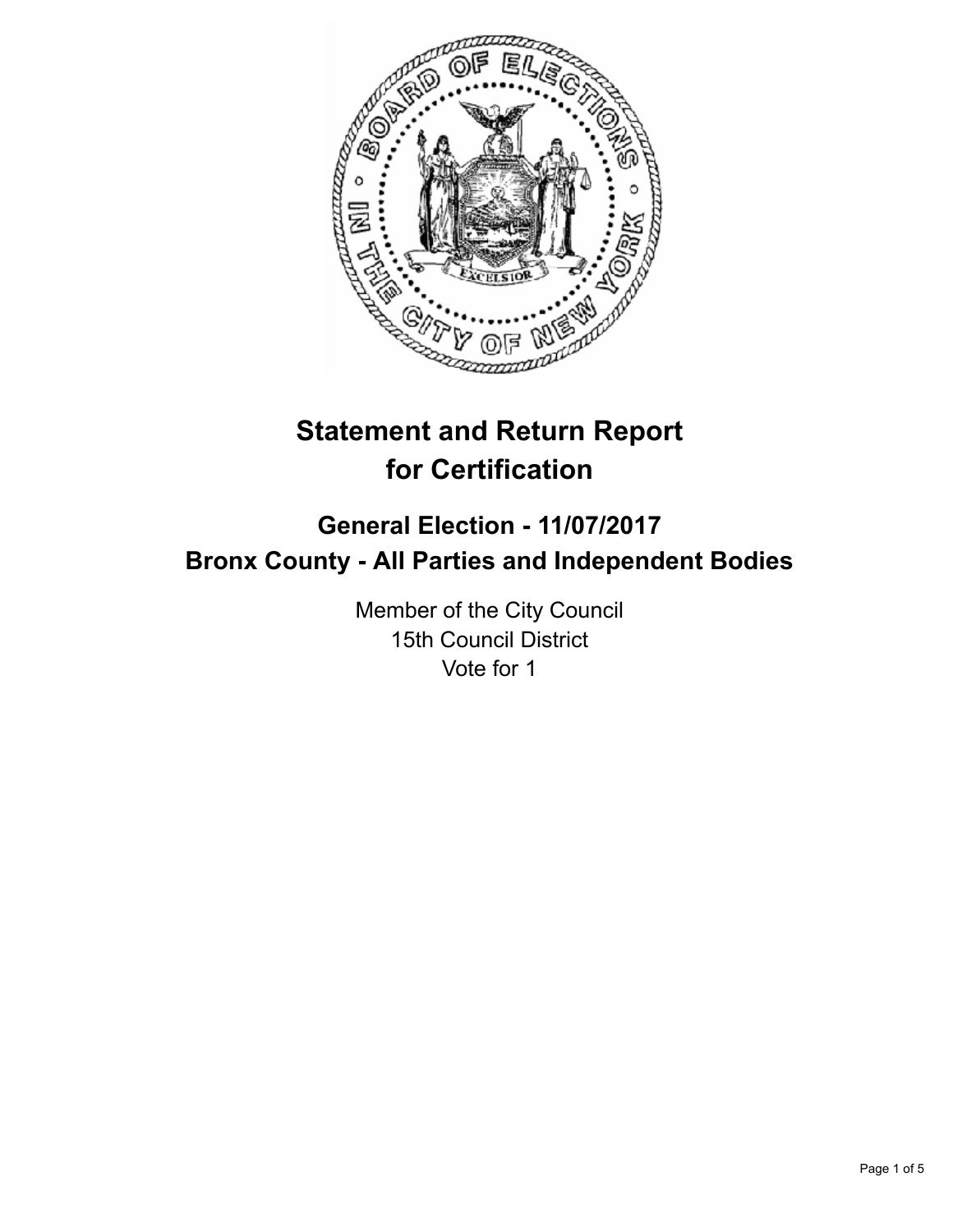

# **Assembly District 77**

| <b>PUBLIC COUNTER</b>                                    | 48       |
|----------------------------------------------------------|----------|
| <b>MANUALLY COUNTED EMERGENCY</b>                        | 0        |
| ABSENTEE / MILITARY                                      | 3        |
| AFFIDAVIT                                                |          |
| <b>Total Ballots</b>                                     | 52       |
| Less - Inapplicable Federal/Special Presidential Ballots | $\Omega$ |
| <b>Total Applicable Ballots</b>                          | 52       |
| RITCHIE TORRES (DEMOCRATIC)                              | 42       |
| JAYSON CANCEL (REPUBLICAN)                               | 0        |
| JAYSON CANCEL (CONSERVATIVE)                             | 0        |
| RITCHIE TORRES (WORKING FAMILIES)                        | 2        |
| <b>Total Votes</b>                                       | 44       |
| Unrecorded                                               | 8        |

#### **Assembly District 78**

| PUBLIC COUNTER                                           | 4,105 |
|----------------------------------------------------------|-------|
| <b>MANUALLY COUNTED EMERGENCY</b>                        | 0     |
| <b>ABSENTEE / MILITARY</b>                               | 134   |
| <b>AFFIDAVIT</b>                                         | 74    |
| <b>Total Ballots</b>                                     | 4,313 |
| Less - Inapplicable Federal/Special Presidential Ballots | 0     |
| <b>Total Applicable Ballots</b>                          | 4,313 |
| RITCHIE TORRES (DEMOCRATIC)                              | 3,386 |
| JAYSON CANCEL (REPUBLICAN)                               | 231   |
| JAYSON CANCEL (CONSERVATIVE)                             | 59    |
| RITCHIE TORRES (WORKING FAMILIES)                        | 178   |
| ANTHONY STEWART (WRITE-IN)                               | 1     |
| FERNANDO CABRERA (WRITE-IN)                              | 1     |
| GINO GUADARNO (WRITE-IN)                                 | 1     |
| I.B.WELLS (WRITE-IN)                                     | 1     |
| JOHN SERINNO (WRITE-IN)                                  | 1     |
| JOSE PADILLAS JR (WRITE-IN)                              | 1     |
| PAMELA HAMELTON JOHNSON (WRITE-IN)                       | 1     |
| RALPH LEDESMA (WRITE-IN)                                 | 1     |
| <b>Total Votes</b>                                       | 3,862 |
| Unrecorded                                               | 451   |
|                                                          |       |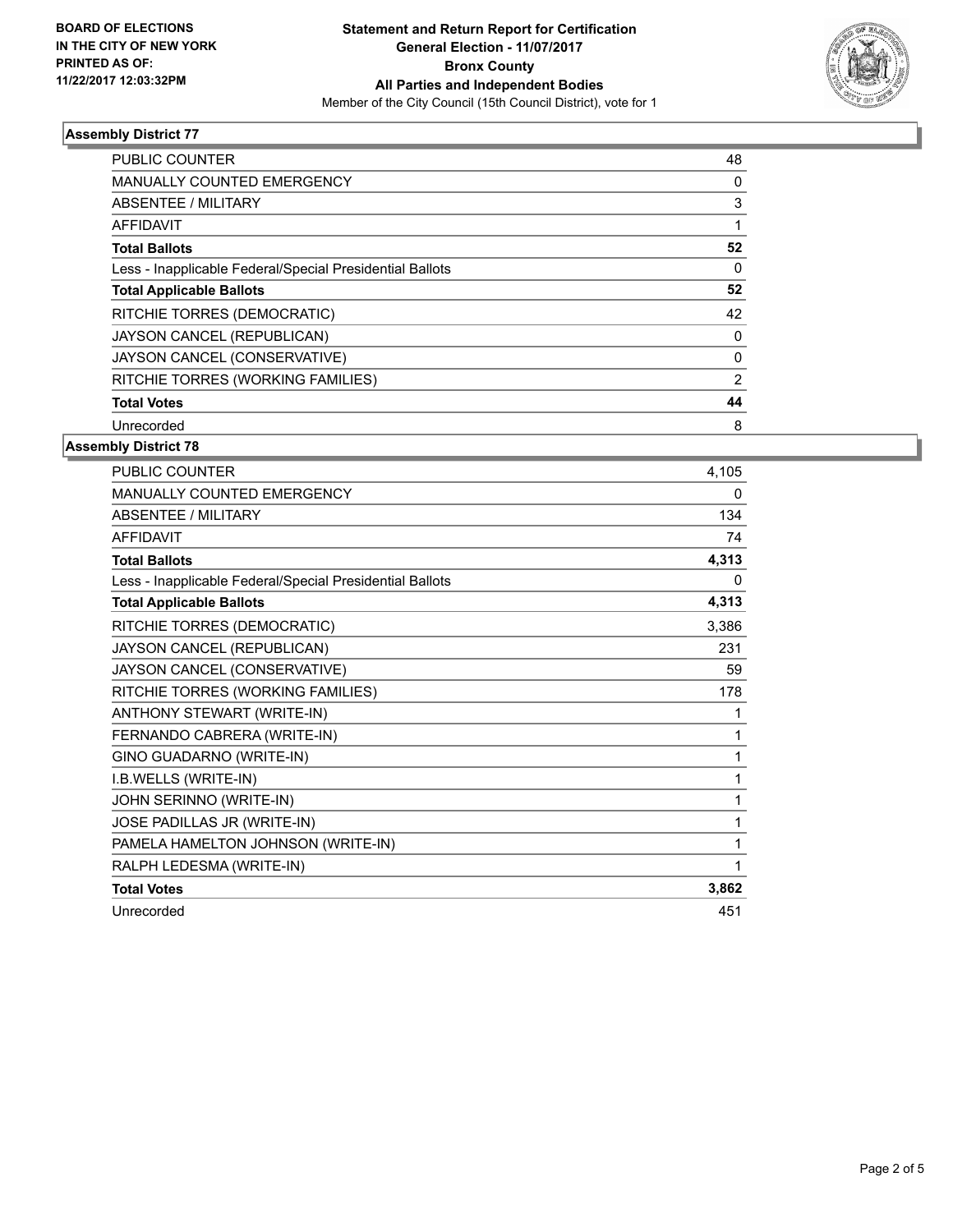

# **Assembly District 79**

| <b>PUBLIC COUNTER</b>                                    | 738 |
|----------------------------------------------------------|-----|
| <b>MANUALLY COUNTED EMERGENCY</b>                        | 0   |
| ABSENTEE / MILITARY                                      | 13  |
| AFFIDAVIT                                                | 8   |
| <b>Total Ballots</b>                                     | 759 |
| Less - Inapplicable Federal/Special Presidential Ballots | 0   |
| <b>Total Applicable Ballots</b>                          | 759 |
| RITCHIE TORRES (DEMOCRATIC)                              | 595 |
| JAYSON CANCEL (REPUBLICAN)                               | 16  |
| JAYSON CANCEL (CONSERVATIVE)                             | 5   |
| RITCHIE TORRES (WORKING FAMILIES)                        | 29  |
| <b>Total Votes</b>                                       | 645 |
| Unrecorded                                               | 114 |

#### **Assembly District 80**

| <b>PUBLIC COUNTER</b>                                    | 2,009 |
|----------------------------------------------------------|-------|
| <b>MANUALLY COUNTED EMERGENCY</b>                        | 0     |
| ABSENTEE / MILITARY                                      | 102   |
| <b>AFFIDAVIT</b>                                         | 22    |
| <b>Total Ballots</b>                                     | 2,133 |
| Less - Inapplicable Federal/Special Presidential Ballots | 0     |
| <b>Total Applicable Ballots</b>                          | 2,133 |
| RITCHIE TORRES (DEMOCRATIC)                              | 1,685 |
| JAYSON CANCEL (REPUBLICAN)                               | 112   |
| JAYSON CANCEL (CONSERVATIVE)                             | 23    |
| RITCHIE TORRES (WORKING FAMILIES)                        | 91    |
| DIANA AYALA (WRITE-IN)                                   | 1     |
| MARK GJONAJ (WRITE-IN)                                   | 3     |
| UNATTRIBUTABLE WRITE-IN (WRITE-IN)                       | 1     |
| <b>Total Votes</b>                                       | 1,916 |
| Unrecorded                                               | 217   |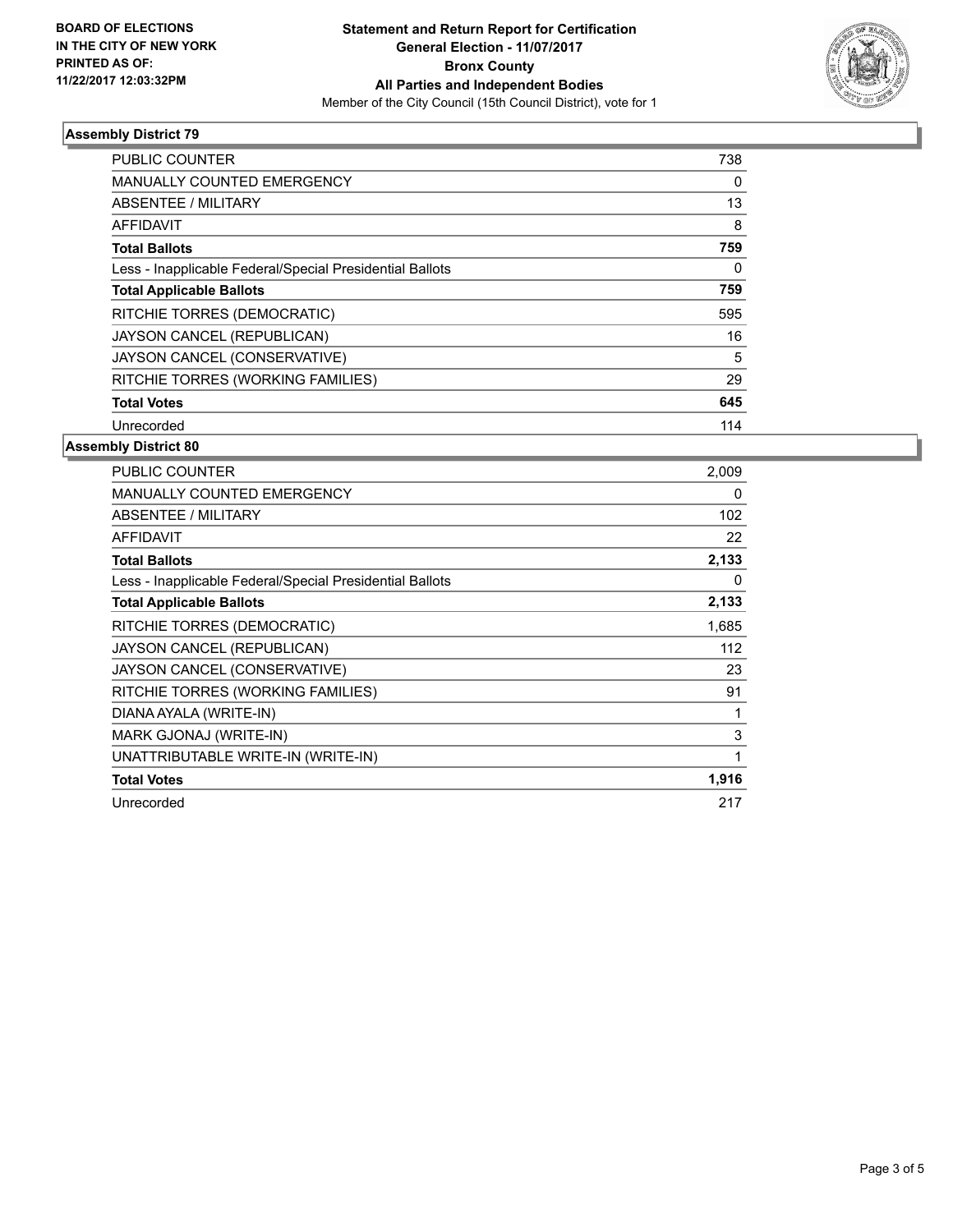

# **Assembly District 86**

| <b>PUBLIC COUNTER</b>                                    | 3,376 |
|----------------------------------------------------------|-------|
| <b>MANUALLY COUNTED EMERGENCY</b>                        | 0     |
| <b>ABSENTEE / MILITARY</b>                               | 82    |
| <b>AFFIDAVIT</b>                                         | 82    |
| <b>Total Ballots</b>                                     | 3,540 |
| Less - Inapplicable Federal/Special Presidential Ballots | 0     |
| <b>Total Applicable Ballots</b>                          | 3,540 |
| RITCHIE TORRES (DEMOCRATIC)                              | 2,751 |
| JAYSON CANCEL (REPUBLICAN)                               | 124   |
| JAYSON CANCEL (CONSERVATIVE)                             | 34    |
| RITCHIE TORRES (WORKING FAMILIES)                        | 126   |
| BILL DEBLASIO (WRITE-IN)                                 | 1     |
| ELVIS SANTANA (WRITE-IN)                                 | 2     |
| TAPASHI NARINE (WRITE-IN)                                | 1     |
| UNATTRIBUTABLE WRITE-IN (WRITE-IN)                       | 1     |
| <b>Total Votes</b>                                       | 3,040 |
| Unrecorded                                               | 500   |

#### **Assembly District 87**

| <b>PUBLIC COUNTER</b>                                    | 1,114 |
|----------------------------------------------------------|-------|
| <b>MANUALLY COUNTED EMERGENCY</b>                        | 0     |
| ABSENTEE / MILITARY                                      | 16    |
| <b>AFFIDAVIT</b>                                         | 12    |
| <b>Total Ballots</b>                                     | 1,142 |
| Less - Inapplicable Federal/Special Presidential Ballots | 0     |
| <b>Total Applicable Ballots</b>                          | 1,142 |
| RITCHIE TORRES (DEMOCRATIC)                              | 896   |
| JAYSON CANCEL (REPUBLICAN)                               | 38    |
| JAYSON CANCEL (CONSERVATIVE)                             | 17    |
| RITCHIE TORRES (WORKING FAMILIES)                        | 51    |
| <b>Total Votes</b>                                       | 1,002 |
| Unrecorded                                               | 140   |